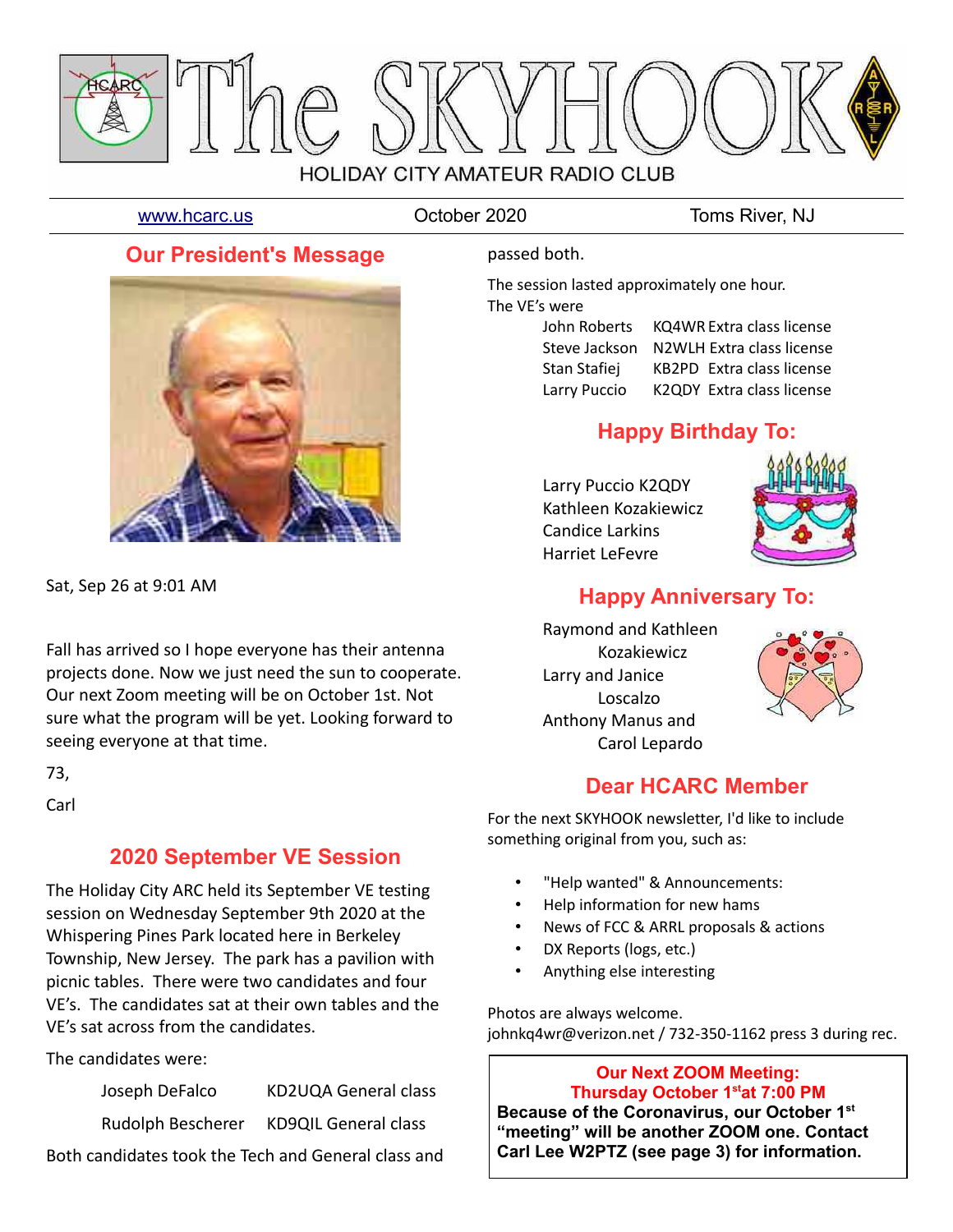# **Ocean County ARES® News**

### October, 2020

Ocean County ARES held another VE session on September 15, 2020 and the Ocean County EOC. Congratulations to KC2ENS, KD2UIV and K2MDW who all upgraded to General. The next VE session will be November 17, 2020. All testing is by appointment only. Contact the lead VE, N2LD.

The next meeting of Ocean County ARES will be by Zoom on October 21, 2020 at 7:00 PM.

The SNJ 2020 Simulated Emergency Test (SET) will be conducted on October 3rd (Saturday). All SNJ counties are invited to participate in the exercise. The 2020 SNJ SET will focus on a weather event referred to as a Derecho by the National Weather Service. Gusts up to 140 MPH were experienced during the 2020 derecho in Iowa in August, so this type of event is a real threat. All Ocean County ARES operators are asked to participate in this years SET. No travel will be required due to COVID-19 concerns. All assignments will be simulated, but communications will be real.

Several Ocean County ARES operators have been meeting at Miller Airpark on the EOC lawn each Sunday morning to hone their HF skills in voice and digital NBEMS. The operators also make use of various types of NVIS antennas. Tim, NJ2N, is the contact person for the gatherings and has been instrumental in getting all SNJ counties to join in on HF QSO's.



Mike – KC2SBR and Tim – NJ2N Photo by WX2NJ

Any operators requiring assistance with equipment setup and operation, especially with FLMSG and FLDIGI, are requested to meet with TIM for one-on-one instruction to get you on the air. Locations may change so contact Tim or look at OCARES on Groups.io for details.



Paul - KB2RUV, Tim - NJ2N, Glen - KD2FFR, Silke - KC2ENS 73 de WX2NJ

Bob Murdock

Ocean County Amateur Radio Emergency Service®

# **For Your Calendar:**

**10/3/20** - Saturday Morning, SNJ SET

**10/7/20** - 7:30 pm - NBEMS net on 449.825 MHz; 8:30

pm - ARES Voice net on 449.825 MHz

**10/14/20** - 8:00 pm -Skywarn (north) net on 449.825 MHz; 8:30 pm - ARES Voice net on 449.825 MHz

**10/21/20** - 7:00 pm - Ocean County ARES Zoom Meeting. No nets

**10/28/20** - 7:30 pm - NBEMS net on 449.825 MHz; 8:00 pm - Skywarn (south) net on 146.700 MHz; 8:30 pm - ARES Voice net on 449.825 MHz

**73, Bob Murdock**, WX2NJ, PG00016133 (General Radiotelephone/Radar), Ocean County ARES Coordinator, ARRL Atlantic Division Field Instructor, ARRL Atlantic Division Field Examiner, www.wa2res.com, & https://www.wx2nj.info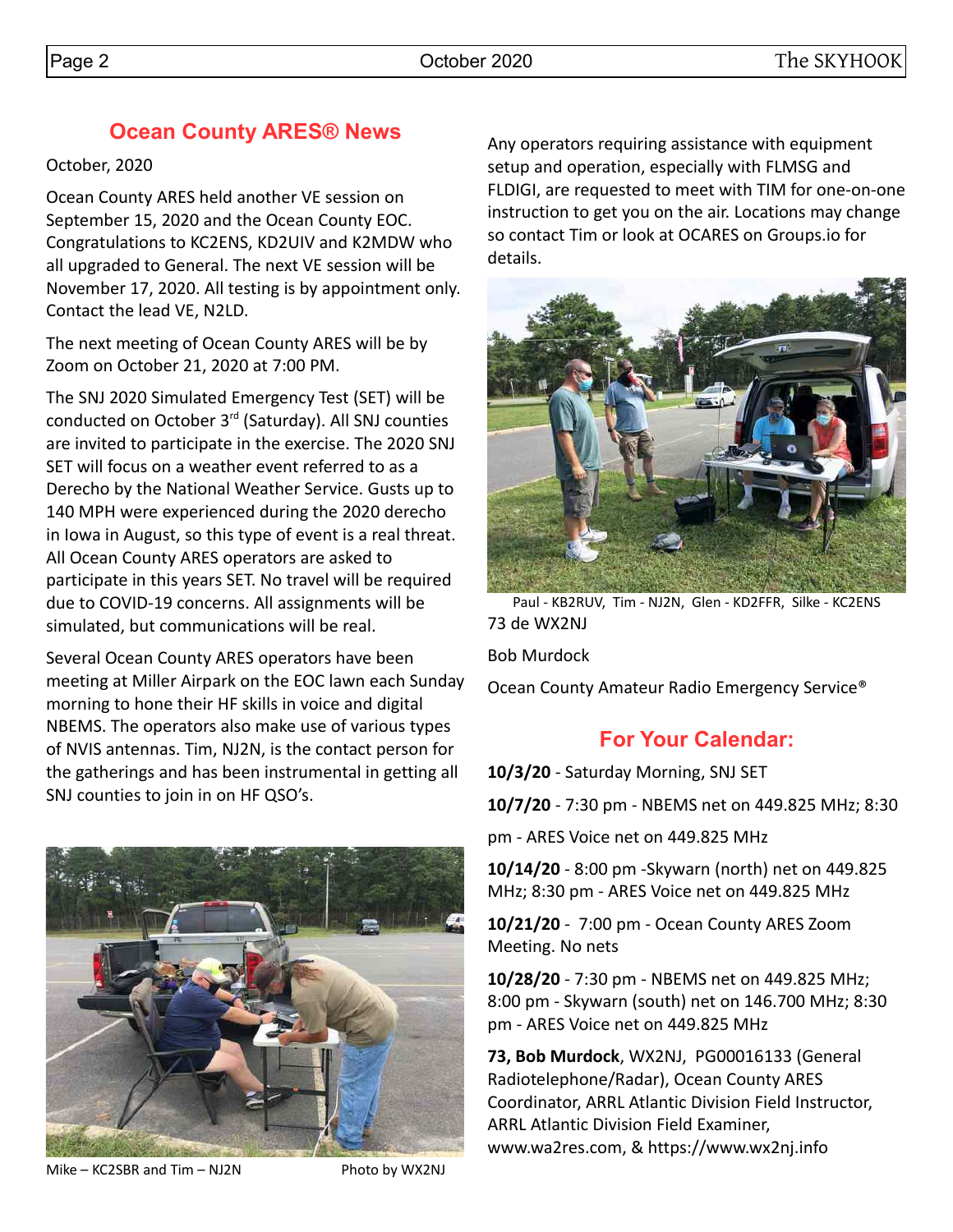# **The ARRL Operating Manual**



OK, so I've said it before, but I want to say it again: You need a copy of the ARRL Operating Manual. It contains a wealth of information about how to use your station and get the most from amateur radio, all nicely packed. Topics include antennas, bands, operating, record keeping, SSB, DX, CW, digital modes, public service networks, repeaters, Internet, wave propogation, satellites, amateur TV, cables, using connectors, awards and contests, and all the basic maps, charts, graphs and tables you'll ever need (well, it seems like that anyway). It's available in soft cover for \$29.95 at ARRL.org on the Internet.

# **License Exams**



Yes, our volunteer examiners still give FCC amateur radio license exams. But they're outdoors at picnic tables under a roof, in a park. During the Coronavirus, exams are being scheduled for the second Wednesday of each month in the early afternoon at the Whispering Pines Park, which is at the end of Selkirk Avenue. Appointments are required. To make an appointment and get directions, call Larry Puccio, K2QDY at 732-349-2950.

# **CQWW SSB Contest**



Dates: October 24-25 2020. The next CQWW CW Contest is in November

Rules: See www.cqww.com

You'll also need to know: Our "CQ Zone" is 5.

"Zone 5. Eastern Zone of North America: 4U1UN, CY9 (St. Paul Is.), CY0 (Sable Is.), FP (St. Pierre Miquelon), VE1 (Nova Scotia) and VE9 (New Brunswick), VY2 (Prince Edward Is.), VO1 (Newfoundland) and the portion of VE2 Quebec south of the 50th parallel. VP9 (Bermuda), W1, W2, W3 and the W4 states of Florida, Georgia, South Carolina, North Carolina, Virginia and the W8 state of West Virginia." -cqww.com

### **[Our VE Crew](mailto:lpuccio1@comcast.net?subject=VE)**

Larry [K2QDY](mailto:lpuccio071@gmail.com) (Liaison) 732-349-2950, Urb [W1UL,](mailto:urb@W1UL.com) John [KQ4WR,](mailto:kq4wr@arrl.net) Stan [KB2P,](mailto:kb2pd@hotmail.com) Steve [N2WLH,](mailto:n2wlh@yahoo.com) Larry [WA2VLR,](mailto:lloscalz@optonline.net) Tony [KD2GSO.](mailto:tonyk613@comcast.net)

*License exams are given by appointment at 7:00pm on the second Wednesday of each month at Holiday City South Clubhouse, Bldg A, which is at the corner of Mule Rd. and Santiago Dr.; Call Larry Puccio, K2QDY, at 732-349-2950 for an appointment and information.*

*Directions: From either Route 37 W or Davenport Road, take Mule Road to Santiago Drive. Clubhouse A is the building nearest the street corner.*

### **CLUB COMMITTEES**

| <u> Refreshments</u> : |                    | Marge KD2LNT pearl1122@comcast.net |
|------------------------|--------------------|------------------------------------|
| Webmaster:             |                    | Steve N2WLH N2WLH@yahoo.com        |
| <u>Programs</u> :      | (open)             |                                    |
| Sunshine:              | Dave WA2DJN        | WA2DJN3@verizon.net                |
| Field Day:             | Larry <b>K2QDY</b> | 732-349-2950                       |
| <b>VE Sessions:</b>    | Larry <b>K2QDY</b> | 732-349-2950                       |
| Membership:            | Doug <b>KC2TZC</b> | 732-928-2316                       |

### **Holiday City Amateur Radio Club Toms River, New Jersey Web Site** [www.hcarc.us](http://www.hcarc.us/)

| President                           | <b>Carl Lee</b>     | W2PTZ              | 732 575-7558        |
|-------------------------------------|---------------------|--------------------|---------------------|
| <b>Vice President</b>               | <b>Billy Locke</b>  |                    | KD2MHA 732 281-0151 |
| <b>Secretary</b>                    | <b>John Perry</b>   | <b>KD2NDY</b>      | 732-349-2705        |
| <b>Treasurer</b>                    | <b>Larry Puccio</b> | <b>K2QDY</b>       | 732-349-2950        |
| <b>Executive Board Doug Poray</b>   |                     | <b>KC2TZC</b>      | 732-928-2316        |
| <b>Executive Board John Roberts</b> |                     | KQ4WR              | 732-966 4665        |
| <b>W2HC Trustee</b>                 | <b>Larry Puccio</b> | K <sub>2</sub> ODY | 732-349-2950        |

Membership is open to all interested persons. Ham license is not required. Dues are \$25.00 per year, payable Jan  $1<sup>st</sup>$ . Members joining during the year will have the dues prorated. Family membership \$30.00 per family.

---------------------------------------------------------- Meetings are held on the first Thursday of every month, at 7:00 pm, except December.

Location: Meeting Room #1 in Holiday City South Clubhouse A. Directions: From either Route 37 W or Davenport Road, take Mule Road to Santiago Drive. Turn into the parking lot from Santiago Drive and park near the pool. Enter the building nearest the street corner..

The SKYHOOK is published monthly as the HCARC's official newsletter. Editor and Publisher:

John Roberts [KQ4WR](mailto:kq4wr@arrl.net) 7 Lincoln Ct. Whiting, NJ 08759-1505 e-mail [KQ4WR@arrl.net](mailto:KQ4WR@arrl.net) 732 966 4665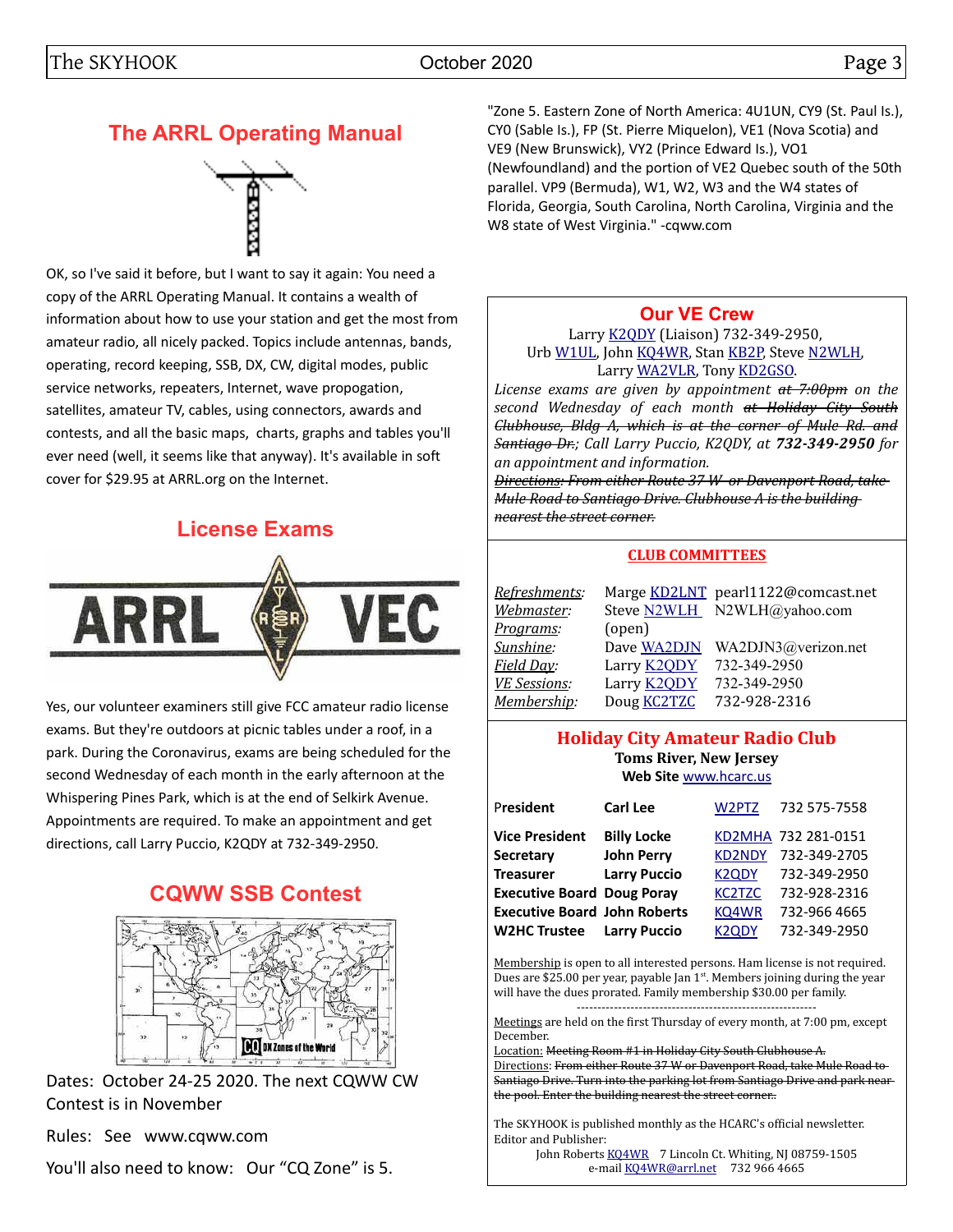Page 4 October 2020 The SKYHOOK

|                   |             |             |           |                                                                                            | Lally Fuccio, NZQD I , WUINGU. |           |    |    |             |              |            |
|-------------------|-------------|-------------|-----------|--------------------------------------------------------------------------------------------|--------------------------------|-----------|----|----|-------------|--------------|------------|
| <b>DATE</b>       | <b>TIME</b> | <b>FREQ</b> |           | MODE CALLSIGN                                                                              | <b>ENTITY</b>                  | C         |    |    | ITU CQ LOC  | <b>MILES</b> | <b>DIR</b> |
| 08/09/20 12:49 AM |             | 7.039       | <b>CM</b> | IR6T                                                                                       | Italy                          | EU        | 28 | 15 | JN63        | 4300         | <b>NE</b>  |
| 08/09/20 08:32 PM |             | 14.046      | <b>CW</b> | DL5YL                                                                                      | Germany *                      | EU        | 28 | 14 | <b>J031</b> | 3770         | <b>NE</b>  |
| 08/09/20 08:36 PM |             | 14.043      | <b>CM</b> | IR <sub>2Q</sub>                                                                           | Italy                          | EU        | 28 | 15 | <b>JN45</b> | 4060         | <b>NE</b>  |
| 08/09/20 08:41 PM |             | 14.033      | <b>CW</b> | IK2JJM                                                                                     | Italy                          | EU        | 28 | 15 | <b>JN62</b> | 4340         | ENE        |
| 08/09/20 10:38 PM |             | 14.009      | <b>CW</b> | <b>J42L</b>                                                                                | Greece                         | EU        | 28 | 20 | <b>KM18</b> | 4970         | <b>NE</b>  |
| 08/09/20 10:41 PM |             | 14.062      | <b>CW</b> | S57DX                                                                                      | Slovenia                       | EU        | 28 | 15 | JN76        | 4270         | <b>NE</b>  |
| 08/09/20 10:46 PM |             | 14.051      | <b>CW</b> | EA2WX                                                                                      | Spain                          | EU        | 37 | 14 | <b>IN80</b> | 3620         | <b>ENE</b> |
| 08/09/20 10:49 PM |             | 14.049      | <b>CM</b> | OL1ADZ                                                                                     | Czech Republic                 | EU        | 28 | 15 | <b>J070</b> | 4127         | <b>NE</b>  |
| 08/09/20 10:53 PM |             | 14.014      | <b>CM</b> | LZ5R                                                                                       | Bulgaria                       | EU        | 28 | 20 | <b>KN12</b> | 4760         | <b>NE</b>  |
| 08/11/20 09:52 PM |             | 14.007      | <b>CW</b> | 9A3YT                                                                                      | Croatia                        | EU        | 28 | 15 | <b>JN75</b> | 4340         | <b>NE</b>  |
| 08/11/20 10:00 PM |             | 14.008      | <b>CM</b> | EW2W                                                                                       | Belarus                        | EU        | 29 | 16 | K034        | 4470         | <b>NE</b>  |
| 08/20/20 09:29 PM |             | 14.026      | <b>CW</b> | YT9M                                                                                       | Serbia                         | EU        | 28 | 15 | <b>KN04</b> | 4560         | <b>NE</b>  |
| 08/20/20 09:46 PM |             | 14.013      | <b>CM</b> | LZ662MJ                                                                                    | Bulgaria                       | EU        | 28 | 20 | <b>KN12</b> | 4760         | <b>NE</b>  |
| 08/25/20 10:36 PM |             | 14.013      | <b>CW</b> | LZ3FA                                                                                      | Bulgaria                       | EU        | 28 | 20 | <b>KN12</b> | 4760         | <b>NE</b>  |
| 08/27/20 10:47 PM |             | 14.008      | <b>CM</b> | 9A3YT                                                                                      | Croatia                        | EU        | 28 | 15 | <b>JN75</b> | 4340         | <b>NE</b>  |
| 08/27/20 11:15 PM |             | 14.014      | <b>CW</b> | EM9WFF                                                                                     | Ukraine                        | EU        | 29 | 16 | K050        | 4730         | <b>NE</b>  |
| 08/28/20 09:18 PM |             | 14.017      | <b>CW</b> | OX3XR                                                                                      | Greenland                      | <b>NA</b> |    | 40 | GP44        | 1900         | <b>NNE</b> |
| 08/28/20 09:25 PM |             | 14.037      | <b>CW</b> | IF9/IT9PPG                                                                                 | Italy                          | EU        | 28 | 15 | JN63        | 4300         | <b>NE</b>  |
| 08/28/20 09:29 PM |             | 14.003      | <b>CW</b> | ZX4AN                                                                                      | <b>Brazil</b>                  | SA        |    | 11 | GG87        | 4790         | <b>SSE</b> |
| 08/28/20 10:45 PM |             | 14.006      | <b>CM</b> | ZB2FK                                                                                      | Gibraltar                      | EU        | 37 | 14 | <b>IM76</b> | 3660         | ENE        |
| 08/28/20 10:50 PM |             | 14.015      | <b>CW</b> | HC5AI                                                                                      | Ecuador                        | SA        | 12 | 10 | FI19        | 2790         | S          |
| 08/30/20 11:56 PM |             | 14.028      | <b>CM</b> | 4A2MAX                                                                                     | Mexico                         | <b>NA</b> | 10 | 6  | EL14        | 1760         | <b>WSW</b> |
| 09/11/20 08:20 PM |             | 14.028      | <b>CM</b> | K4JJW                                                                                      | New Bern, NC                   | <b>NA</b> | 8  | 5  | <b>FM15</b> | 370          | SSW        |
| 09/17/20 11:46 PM |             | 10.108      | <b>CW</b> | CT9ABV                                                                                     | Madeira AF-014                 | EU        | 37 | 14 | <b>IM58</b> | 3400         | ENE        |
| 09/18/20 12:02 AM |             | 10.105      | <b>CM</b> | HK1MW                                                                                      | Colombia                       | SA        | 12 | 9  | FJ35        | 2420         | S          |
| 09/18/20 08:06 PM |             | 14.028      | <b>CW</b> | II2WCA                                                                                     | Italy                          | EU        | 28 | 15 | <b>JN62</b> | 4340         | ENE        |
| 09/18/20 08:08 PM |             | 14.014      | <b>CW</b> | LZ3ND                                                                                      | Bulgaria                       | EU        | 28 | 20 | <b>KN12</b> | 4760         | <b>NE</b>  |
| 09/18/20 08:16 PM |             | 14.005      | <b>CW</b> | LZ70IPA                                                                                    | Bulgaria                       | EU        | 28 | 20 | <b>KN12</b> | 4760         | <b>NE</b>  |
| 09/20/20 12:23 AM |             | 7.003       | <b>CM</b> | SJ2W                                                                                       | Sweden                         | EU        | 18 | 14 | J099        | 3980         | <b>NE</b>  |
| 09/20/20 03:09 PM |             | 14.014      | <b>CW</b> | LZ105AJ                                                                                    | Bulgaria                       | EU        | 28 | 20 | <b>KN12</b> | 4760         | <b>NE</b>  |
| 09/20/20 03:15 PM |             | 14.011      | <b>CW</b> | F6FZG                                                                                      | France                         | EU        | 27 | 14 | <b>JN18</b> | 3670         | <b>NE</b>  |
| 09/20/20 06:07 PM |             | 14.011      | <b>CW</b> | LZ2HR                                                                                      | Bulgaria                       | EU        | 28 | 20 | <b>KN12</b> | 4760         | <b>NE</b>  |
| 09/20/20 09:51 PM |             | 7.008       | <b>CW</b> | YU1WN                                                                                      | Serbia                         | EU        | 28 | 15 | <b>KN04</b> | 4560         | <b>NE</b>  |
|                   |             | $+ 10$      |           | $\mathbf{y}$ $\mathbf{r}$ $\mathbf{r}$ $\mathbf{r}$ $\mathbf{r}$ $\mathbf{r}$ $\mathbf{r}$ |                                |           |    |    |             |              |            |

## Larry Puccio, K2QDY, Worked:

\* "Germany" = Federal Republic of Germany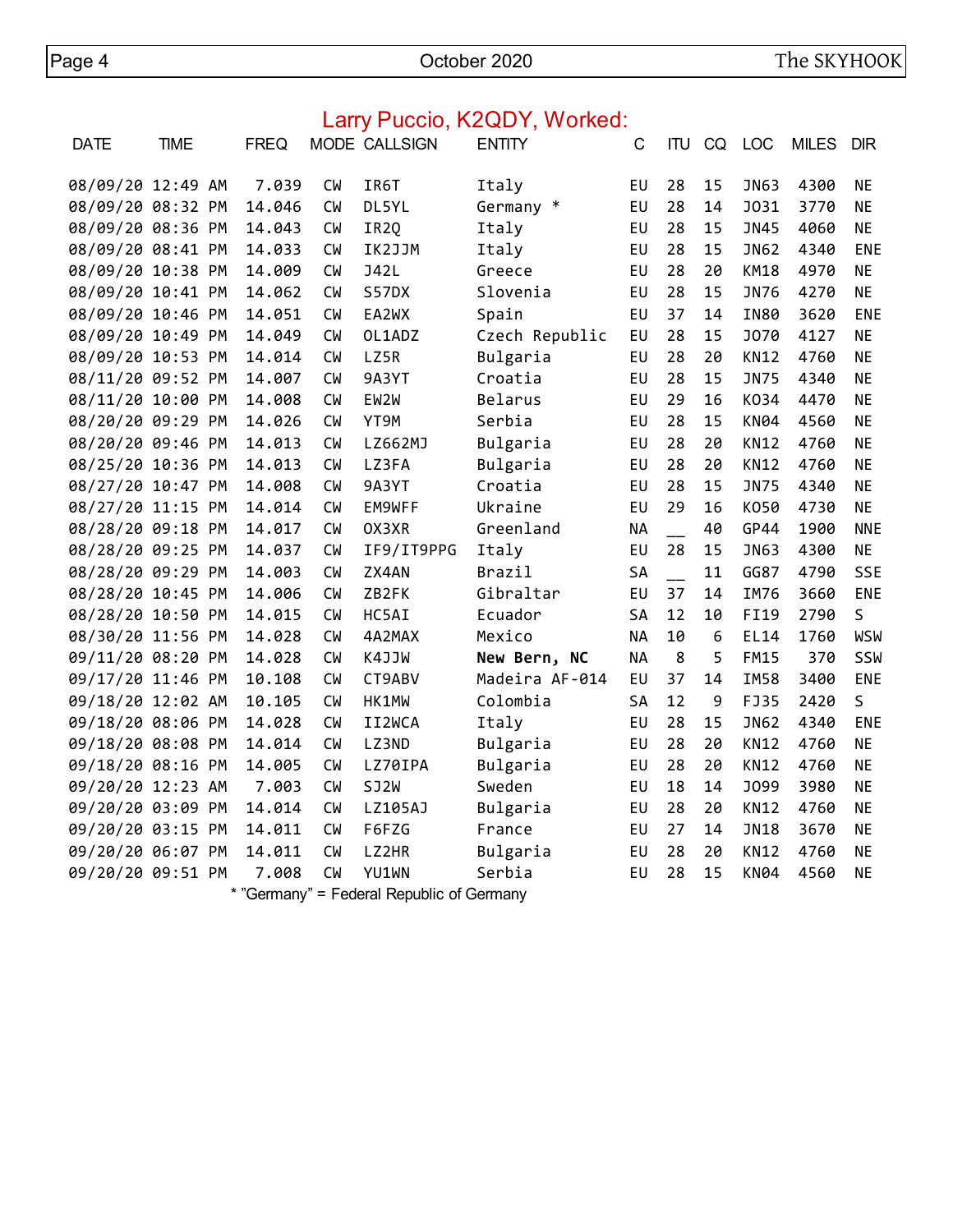# Some DX Opportunities

In alphanumeric order of Callsign *Italics if over 6000 miles* Mode codes:  $8 = JTS$ ,  $9 = JTS$ ,  $A = AM$ ,  $C = CW$ ,  $D = Digital$ ,  $E = EME$ ,  $J = JPA$ ,  $P = PSK31$ ,  $R = RTTY$ ,  $S = SSB$ ,  $T = SSTV$ . Bands: "Low" usually means 160, 80 & 40m.

Many thanks to NG3K, Wikipedia, Google Maps, the ARRL, the RSGB, DXW, TDDX & QRZ.com for the data.

| <b>START</b> | <b>FINISH</b> | <b>ENTITY</b>        | <b>CALLSIGN</b> | <b>IOTA</b> | <b>BANDS</b> | <b>MODES</b>            | QSL via       | <b>LOC</b>   | Miles | Dir          | Info by       |
|--------------|---------------|----------------------|-----------------|-------------|--------------|-------------------------|---------------|--------------|-------|--------------|---------------|
|              | Dec 31        | Japan                | <i>8N1ABIKO</i> | AS-007      |              |                         | bureau        | 0M05au       | 6766  | NNW          | ARLD027       |
| Oct 19       | Nov 02        | Tonga                | A35GC           |             | 160-10m      | $C$ $S$ $R$ $8$         | LoTW          | AG29ma       | 7693  | W            | DXW.Net       |
| Mar 01       | Nov 01        | Tonga                | A35JP           | OC-049      | 160-6m       | C S 8                   | JA0ROV        | AG29ma       | 7693  | W            | <b>TDDX</b>   |
| Oct 19       | Oct 28        | Sable I              | CY0 tbd         | NA-063      | $160 - 10m$  | $C$ S $8$ E             | Club Log      | GN03bw       | 787   | <b>ENE</b>   | WA4DAN        |
| Sep 28       | Oct 17        | Niue                 | E6AM            | OC-040      | $160 - 6m$   | $C$ $S$ $R$ $8$         | LoTW          | AH56bw       | 7094  | W            | DXW.Net       |
| Sep 08       | Oct 02        | Liechtenstein        | HB0/DL5YL       |             | $160 - 6m$   | C s r                   | DL5YL         | JN47sa       | 4026  | <b>NE</b>    | <b>TDDX</b>   |
| Sep 08       | Oct 02        | Liechtenstein        | HB0/DL5YM       |             | $160 - 6m$   | $C$ s $r$               | DL5YM         | JN47sa       | 4026  | <b>NE</b>    | <b>TDDX</b>   |
| Oct 03       | Oct 06        | Ogasawara            | JD1BLY          | $AS - 031$  | 630-6m       | 8 C S 9                 | <i>JI5RPT</i> | QL07mm       | 7256  | <b>NNW</b>   | <i>JI5RPT</i> |
| Oct 15       | Oct 18        | Svalbard             | JW/LB1QI        | EU-026      | $160 - 6m$   | C S                     | LoTW          | JQ75tf       | 3566  | <b>NNE</b>   |               |
| Oct 08       | Oct 12        | Svalbard             | JW40            | EU-026      | $80 - 10m$   |                         |               | J075tf       | 3566  | <b>NNE</b>   | DXW.Net       |
| Oct 07       | Oct 12        | Svalbard             | JW6VM           | EU-026      | 80-10m       |                         | LA6VM         | JQ75tf       | 3566  | <b>NNE</b>   | <b>TDDX</b>   |
| Oct 07       | Oct 12        | Svalbard             | JW7XK           | EU-026      | 80-10m       |                         | LA7XK         | J075tf       | 3566  | <b>NNE</b>   | <b>TDDX</b>   |
| Oct 07       | Oct 12        | Svalbard             | JW9DL           | EU-026      | 80-10m       |                         | LA9DL         | JQ75tf       | 3566  | <b>NNE</b>   | <b>TDDX</b>   |
| Oct 01       | Oct 31        | Jan Mayen            | JX2US           | EU-022      | $160 - 30m$  | C <sub>8</sub>          | LoTW          | IQ50rx       | 3095  | <b>NNE</b>   | DXW.Net       |
| Oct 15       | Oct 18        | Luxembourg           | LX/P            |             | 160-10m      | $C$ S 8 4 R             | LoTW          | JN39qa       | 3842  | NE           | <b>TDDX</b>   |
| Oct 20       | Oct 20        | Curacao              | PJ2C            | SA-099      |              | $S_8$                   | EC5AHA        | FK52if       | 1941  | <sub>S</sub> | PJ2SM         |
| Oct 16       | Oct 19        | Surinam              | PZ5G            | SA-092      | $160 - 10m$  | C S                     | LoTW          | GJ15kv       | 2584  | <b>SSE</b>   |               |
| Oct 12       | Oct 24        | Surinam              | PZ5GE           |             | $40 - 10m$   | S                       | LoTW          | GJ15kr       | 2595  | SSE          |               |
|              | 2021          | Antarctica           | <b>RI1ANM</b>   | $AN-016$    | $40 - 20m$   | 8                       | RX3ABI        | NC63mk 10540 |       | $\mathsf{S}$ | ARLD027       |
| Mar 02       | Dec 31        | Afghanistan          | T6AA            |             | $160 - 10m$  |                         | S53R          | MM44nm       | 6790  | <b>NNE</b>   | <b>TDDX</b>   |
| Oct 07       | Oct 15        | Palau                | <b>T88UW</b>    | OC-009      | 160-6m       | $C$ $S$ $R$ $8$ $9$ $A$ | LoTW          | PJ77fi       | 8695  | NW           | <b>DXNews</b> |
| Aug 21       | Oct 18        | Iceland              | TF/DJ7JC        | EU-021      | $160 - 10m$  | $C_8R$                  | LoTW          | IP15mm       | 2826  | <b>NNE</b>   | <b>TDDX</b>   |
|              | 2021          | Corsica              | TK4VQ0          | EU-014      | $160 - 6m$   | C S                     | DL8UW         | JN41lr       | 4168  | ENE          | ARLD027       |
| Oct 29       | Nov 05        | French Polynes: TX0T |                 | $OC - 298$  | $40 - 17m$   | C S 8                   | LoTW          | FK52jf       | 1941  | <sub>S</sub> | <b>DXNews</b> |
| Oct 14       | Oct 27        | St Kitts &Nev V47JA  |                 | NA-124      | $160 - 6m$   | $S_8$                   | LoTW          | FK87pf       | 1717  | <b>SSE</b>   | W5JON         |
| Jul 30       | Nov 30        | Iraq                 | YI/IU5HWS       |             | 40-10m       |                         | <b>IU5HWS</b> | LM23aa       | 6041  | ΝE           | <b>DXNews</b> |
|              | Dec 31        | Serbia               | YU2020IARU      |             |              |                         | LoTW?         | KN04gv       | 4557  | NE           | ARLD          |
| Oct 19       | Oct 28        | Kosovo               | Z66DX           |             | $160 - 10m$  | CSR8                    | LoTW          | KN02ng       | 4666  | <b>NE</b>    | DL2AWG        |